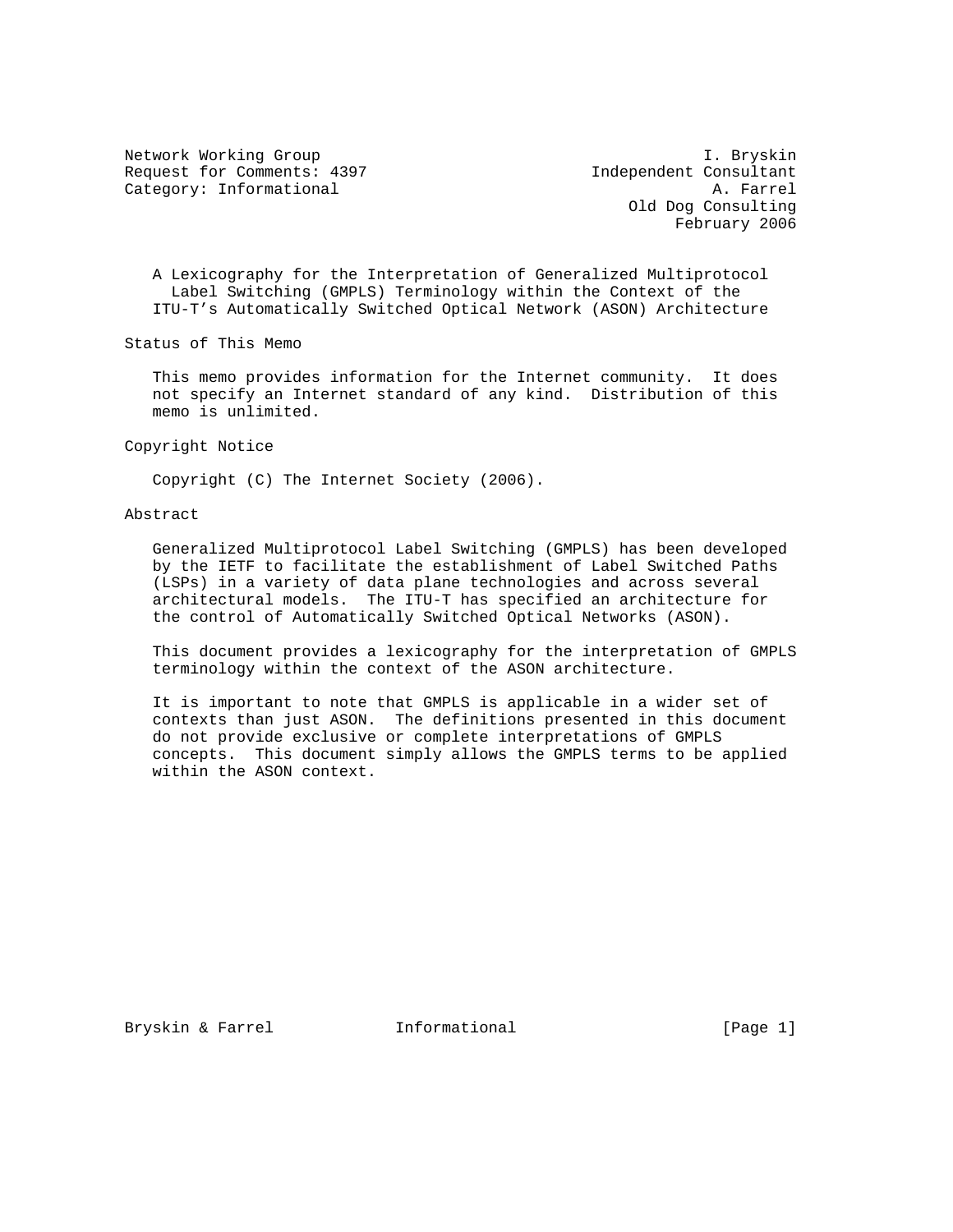# Table of Contents

| 2.             |                                                             |
|----------------|-------------------------------------------------------------|
|                |                                                             |
|                |                                                             |
|                |                                                             |
|                |                                                             |
|                |                                                             |
|                |                                                             |
|                |                                                             |
|                |                                                             |
|                |                                                             |
|                |                                                             |
|                |                                                             |
|                | 3.8. Switching, Termination, and Adaptation Capabilities 10 |
|                |                                                             |
|                |                                                             |
|                |                                                             |
|                |                                                             |
|                | 4. Guidance on the Application of this Lexicography 14      |
| 5 <sub>1</sub> |                                                             |
| 6.             |                                                             |
|                |                                                             |
|                |                                                             |
|                |                                                             |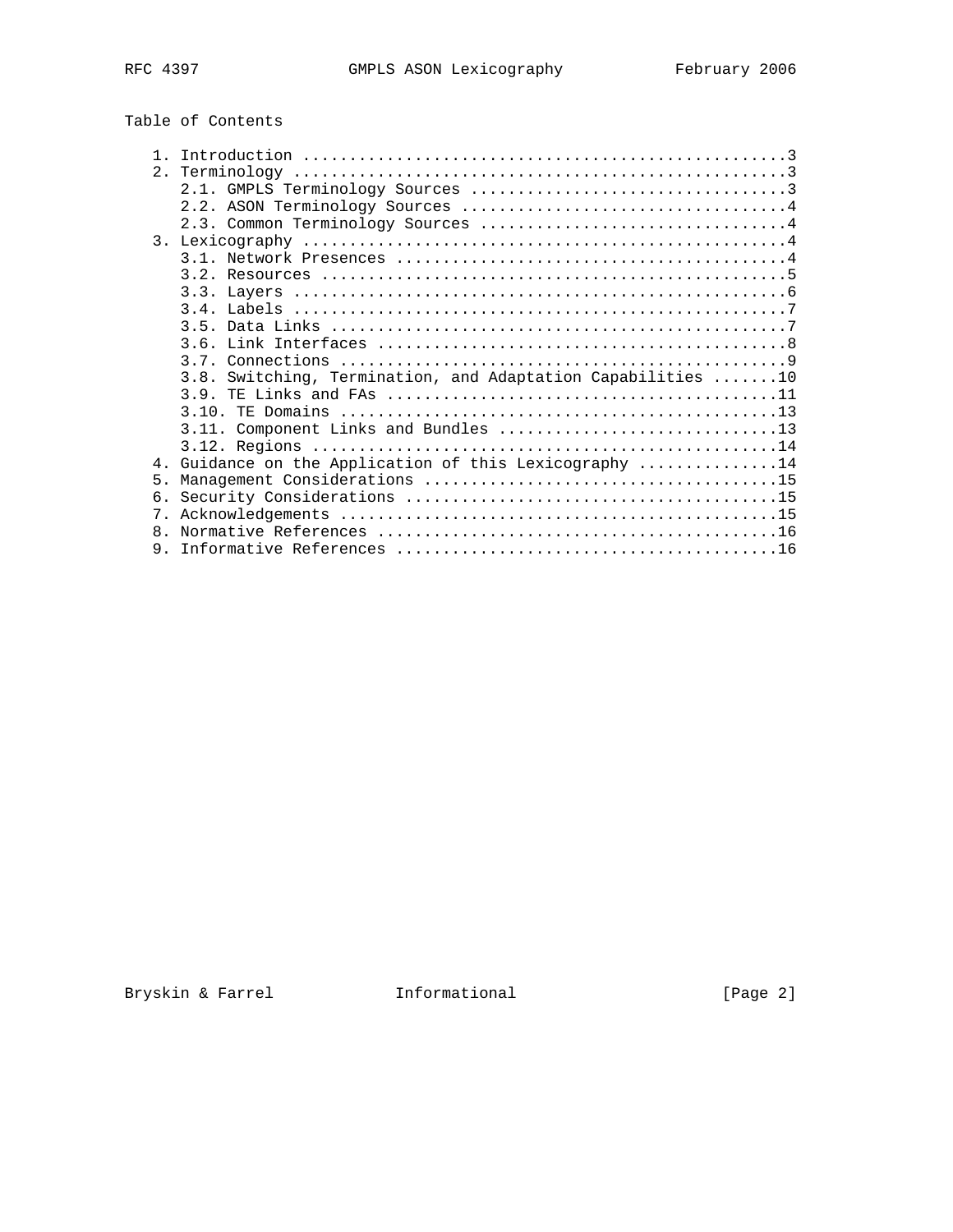# 1. Introduction

 Generalized Multiprotocol Label Switching (GMPLS) has been developed by the IETF to facilitate the establishment of Label Switched Paths (LSPs) in a variety of data plane technologies such as Packet Switching Capable (PSC), Layer Two Switching Capable (L2SC), Time Division Multiplexing (TDM), Lambda Switching Capable (LSC), and Fiber Switching Capable (FSC).

 The ITU-T has specified an architecture for the control of Automatically Switched Optical Networks (ASON). This architecture forms the basis of many Recommendations within the ITU-T.

 Because the GMPLS and ASON architectures were developed by different people in different standards bodies, and because the architectures have very different historic backgrounds (the Internet, and transport networks respectively), the terminology used is different.

 This document provides a lexicography for the interpretation of GMPLS terminology within the context of the ASON architecture. This allows GMPLS documents to be generally understood by those familiar with ASON Recommendations. The definitions presented in this document do not provide exclusive or complete interpretations of the GMPLS concepts.

2. Terminology

 Throughout this document, angle brackets ("<" and ">") are used to indicate the context in which a term applies. For example, "<Data Plane>" as part of a description of a term means that the term applies within the data plane.

#### 2.1. GMPLS Terminology Sources

 GMPLS terminology is principally defined in [RFC3945]. Other documents provide further key definitions including [RFC4201], [RFC4202], [RFC4204], and [RFC4206].

 The reader is recommended to become familiar with these other documents before attempting to use this document to provide a more general mapping between GMPLS and ASON.

 For details of GMPLS signaling, please refer to [RFC3471] and [RFC3473]. For details of GMPLS routing, please refer to [RFC4203] and [RFC4205].

Bryskin & Farrel **Informational** [Page 3]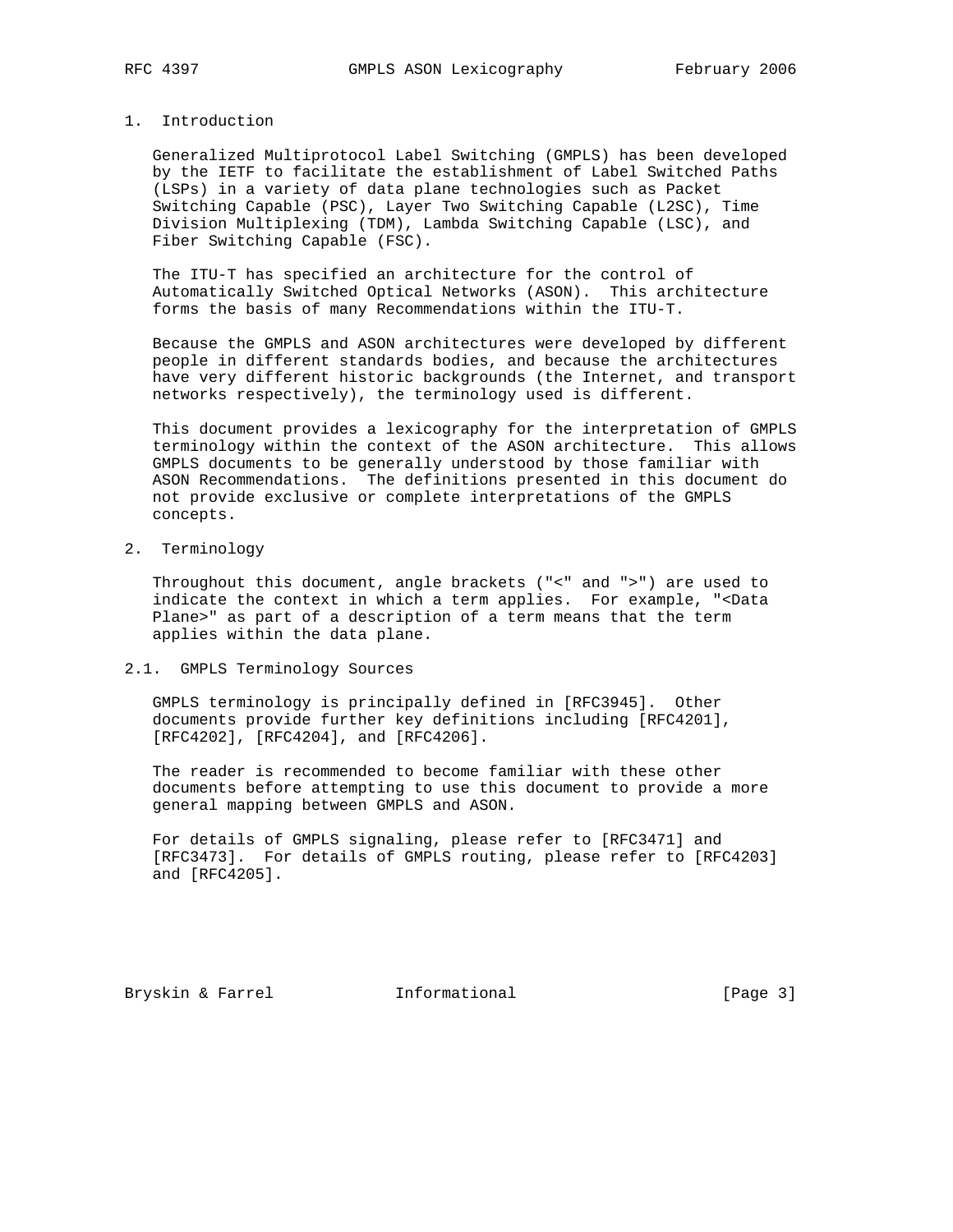2.2. ASON Terminology Sources

 The ASON architecture is specified in ITU-T Recommendation G.8080 [G-8080]. This is developed from generic functional architectures and requirements specified in [G-805], [G-807], and [G-872]. The ASON terminology is defined in several Recommendations in the ASON family such as [G-8080], [G-8081], [G-7713], [G-7714], and [G-7715]. The reader must be familiar with these documents before attempting to apply the lexicography set out in this document.

2.3. Common Terminology Sources

 The work in this document builds on the shared view of ASON requirements and requirements expressed in [RFC4139], [RFC4258], and [RFC4394].

- 3. Lexicography
- 3.1. Network Presences
- 3.1.1. GMPLS Terms
	- Transport node <Data Plane> is a logical network device that is capable of originating and/or terminating of a data flow and/or switching it on the route to its destination.
	- Controller <Control Plane> is a logical entity that models all control plane intelligence (routing, traffic engineering (TE), and signaling protocols, path computation, etc.). A single controller can manage one or more transport nodes. Separate functions (such as routing and signaling) may be hosted at distinct sites and hence could be considered as separate logical entities referred to, for example, as the routing controller, the signaling controller, etc.
	- Label Switching Router (LSR) <Control & Data Planes> is a logical combination of a transport node and the controller that manages the transport node. Many implementations of LSRs collocate all control plane and data plane functions associated with a transport node within a single physical presence making the term LSR concrete rather than logical.

 In some instances, the term LSR may be applied more loosely to indicate just the transport node or just the controller function dependent on the context.

Node <Control & Data Planes> is a synonym for an LSR.

Bryskin & Farrel **Informational** [Page 4]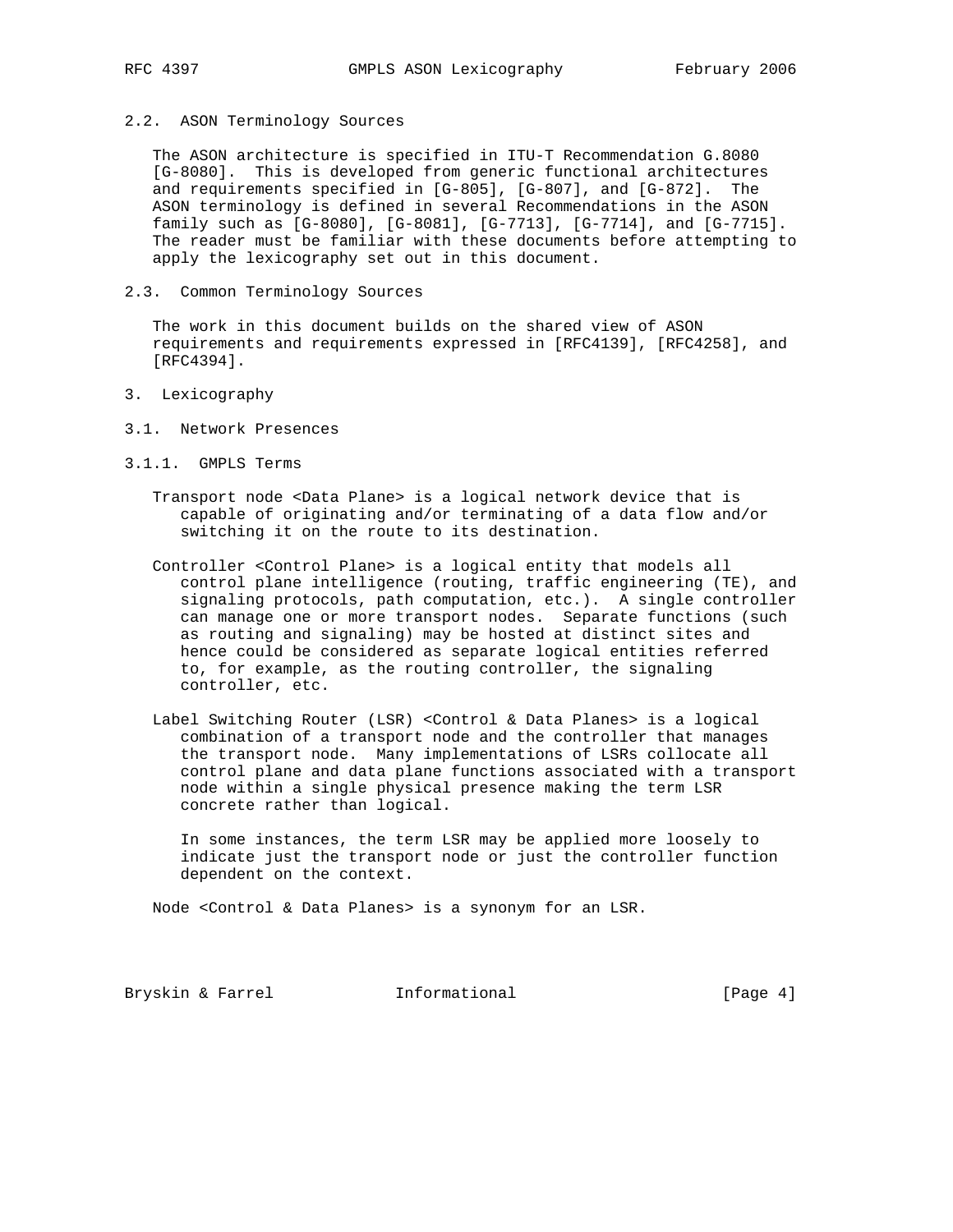Control plane network <Control Plane> is an IP network used for delivery of control plane (protocol) messages exchanged by controllers.

3.1.2. ASON Terms

A GMPLS transport node is an ASON network element.

 A GMPLS controller is the set of ASON functional components controlling a given ASON network element (or partition of a network element). In ASON, this set of functional components may exist in one place or multiple places.

 A GMPLS node is the combination of an ASON network element (or partition of a network element) and its associated control components.

 The GMPLS control plane network is the ASON Signaling Communication Network (SCN). Note that both routing and signaling exchanges are carried by the SCN.

#### 3.2. Resources

- 3.2.1. GMPLS Terms
	- Non-packet-based resource <Data Plane> is a channel of a certain bandwidth that could be allocated in a network data plane of a particular technology for the purpose of user traffic delivery. Examples of non-packet-based resources are timeslots, lambda channels, etc.
	- Packet-based resource <Data Plane> is an abstraction hiding the means related to the delivery of traffic with particular parameters (most importantly, bandwidth) with particular quality of service (QoS) over PSC media. Examples of packet-based resources are forwarding queues, schedulers, etc.
	- Layer Resource (Resource) <Data Plane>. A non-packet-based data plane technology may yield resources in different network layers (see section 3.3). For example, some TDM devices can operate with VC-12 timeslots, some with VC-4 timeslots, and some with VC4-4c timeslots. There are also multiple layers of packet-based resources (i.e., one per label in the label stack). Therefore, we define layer resource (or simply resource) irrespective of the underlying data plane technology as a basic data plane construct. It is defined by a combination of a particular data encoding type

Bryskin & Farrel **Informational** [Page 5]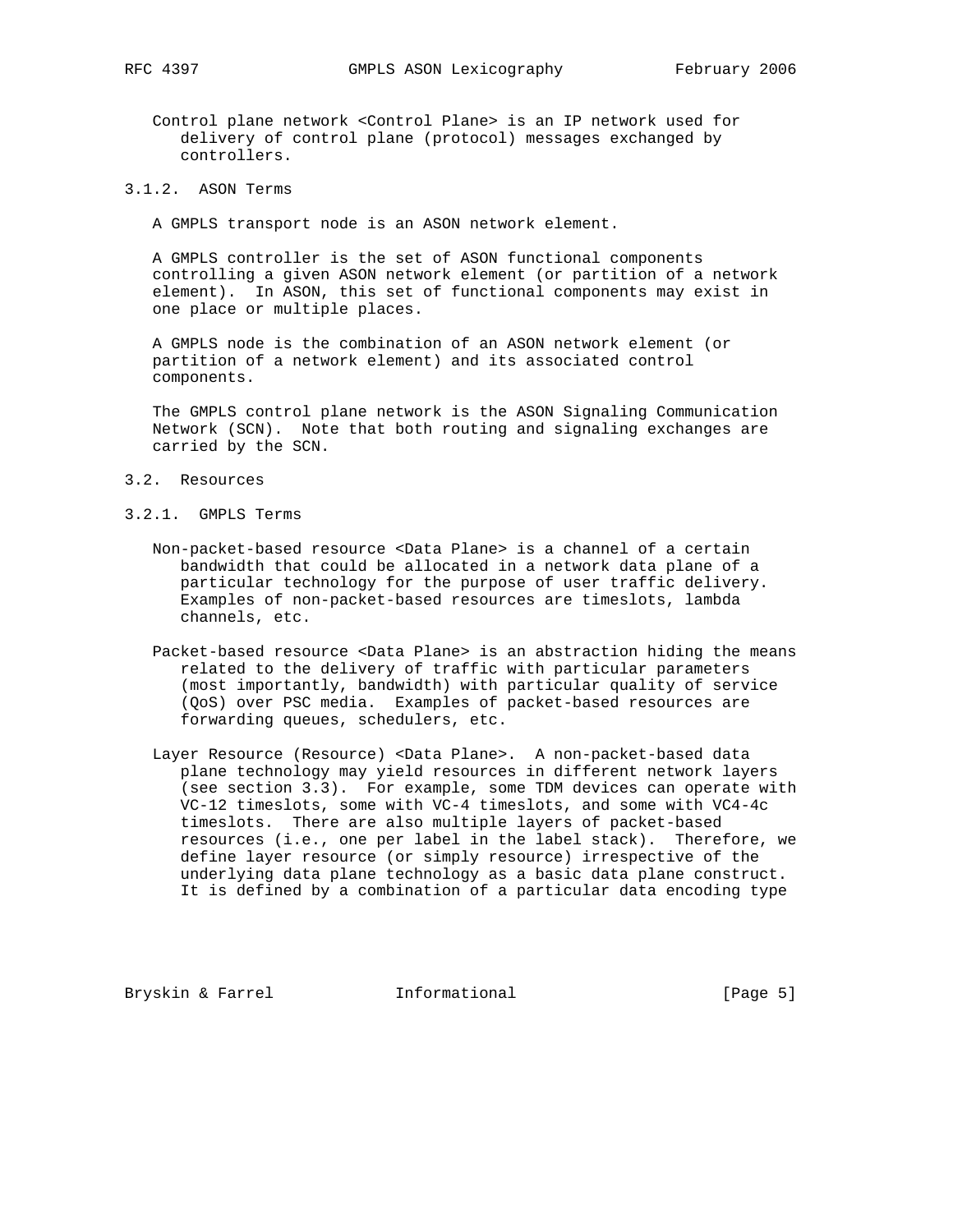and a switching/terminating bandwidth granularity. Examples of layer resources are: PSC1, PSC4, ATM VP, ATM VC, Ethernet, VC-12, VC-4, Lambda 10G, and Lambda 40G.

 These three definitions give rise to the concept of Resource Type. Although not a formal term, this is useful shorthand to identify how and where a resource can be used dependent on the switching type, data encoding type, and switching/terminating bandwidth granularity (see section 3.8).

 All other descriptions provided in this memo are tightly bound to the resource.

3.2.2. ASON Terms

ASON terms for resource:

- In the context of link discovery and resource management (allocation, binding into cross-connects, etc.), a GMPLS resource is one end of a link connection.
- In the context of routing, path computation, and signaling, a GMPLS resource is a link connection or trail termination.

 Resource type is identified by a client CI (Characteristics Information) that could be carried by the resource.

- 3.3. Layers
- 3.3.1. GMPLS Terms
	- Layer <Data Plane> is a set of resources of the same type that could be used for establishing a connection or used for connectionless data delivery.

 Note. In GMPLS, the existence of non-blocking switching function in a transport node in a particular layer is modeled explicitly as one of the functions of the link interfaces connecting the transport node to its data links.

A GMPLS layer is not the same as a GMPLS region. See section 3.12.

3.3.2. ASON Terms

A GMPLS layer is an ASON layer network.

Bryskin & Farrel **Informational** [Page 6]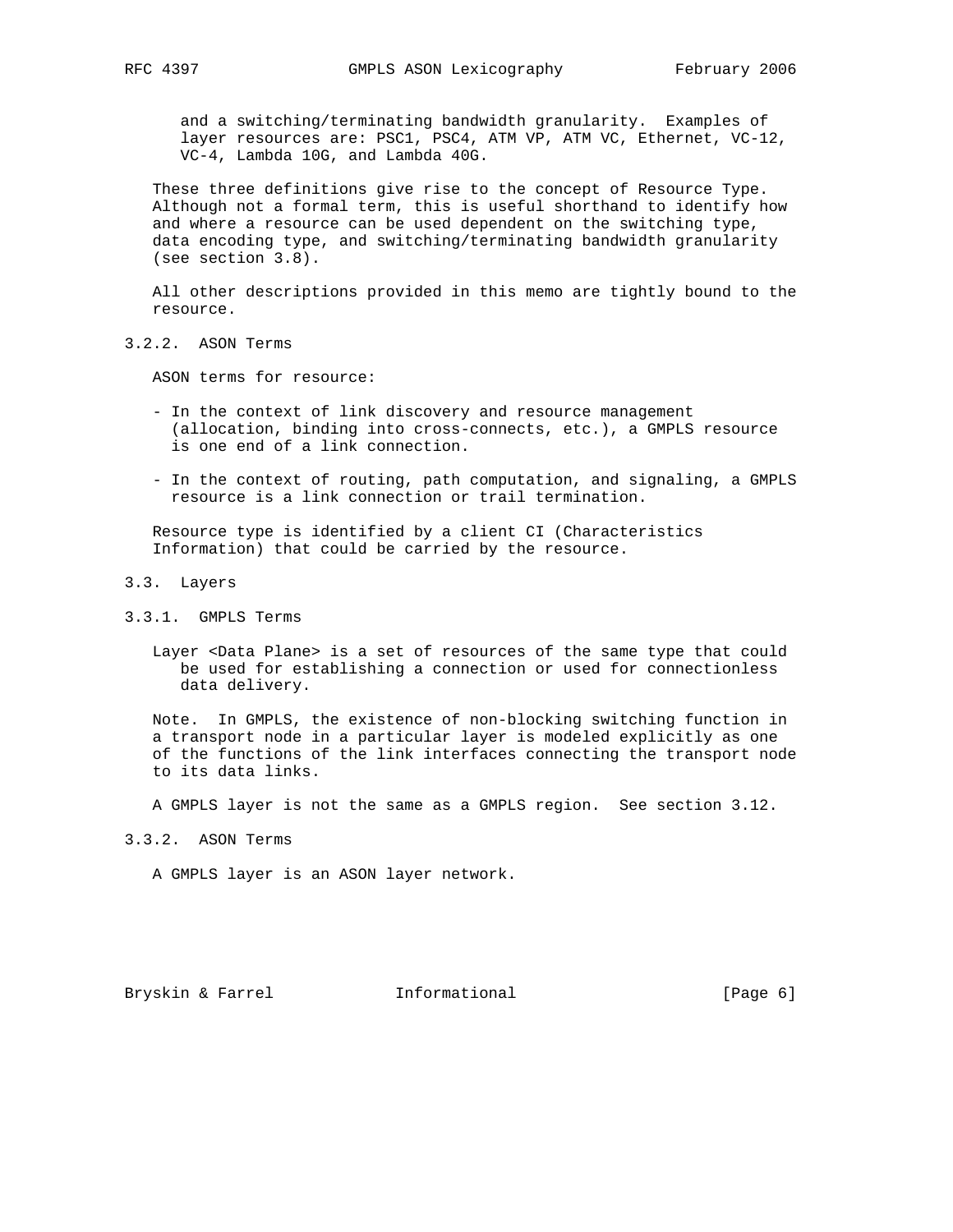## 3.4. Labels

3.4.1. GMPLS Terms

 Label <Control Plane> is an abstraction that provides an identifier for use in the control plane in order to identify a transport plane resource.

3.4.2. ASON Terms

 A GMPLS label is the portion of an ASON SNP name that follows the SNPP name.

- 3.5. Data Links
- 3.5.1. GMPLS Terms
	- Unidirectional data link end <Data Plane> is a set of resources that belong to the same layer and that could be allocated for the transfer of traffic in that layer from a particular transport node to the same neighboring transport node in the same direction. A unidirectional data link end is connected to a transport node by one or more link interfaces (see section 3.6).
	- Bidirectional data link end <Data Plane> is an association of two unidirectional data link ends that exist in the same layer and that could be used for the transfer of traffic in that layer between a particular transport node and the same neighbor in both directions. A bidirectional data link end is connected to a transport node by one or more link interfaces (see section 3.6).
	- Unidirectional data link <Data Plane> is an association of two unidirectional data link ends that exist in the same layer, that are connected to two transport nodes adjacent in that layer, and that could be used for the transfer of traffic between the two transport nodes in one direction.
	- Bidirectional data link <Data Plane> is an association of two bidirectional data link ends that exist in the same layer, that are connected to two transport nodes adjacent in that layer, and that could be used for the transfer of traffic between the two transport nodes in both directions.

Bryskin & Farrel **Informational** [Page 7]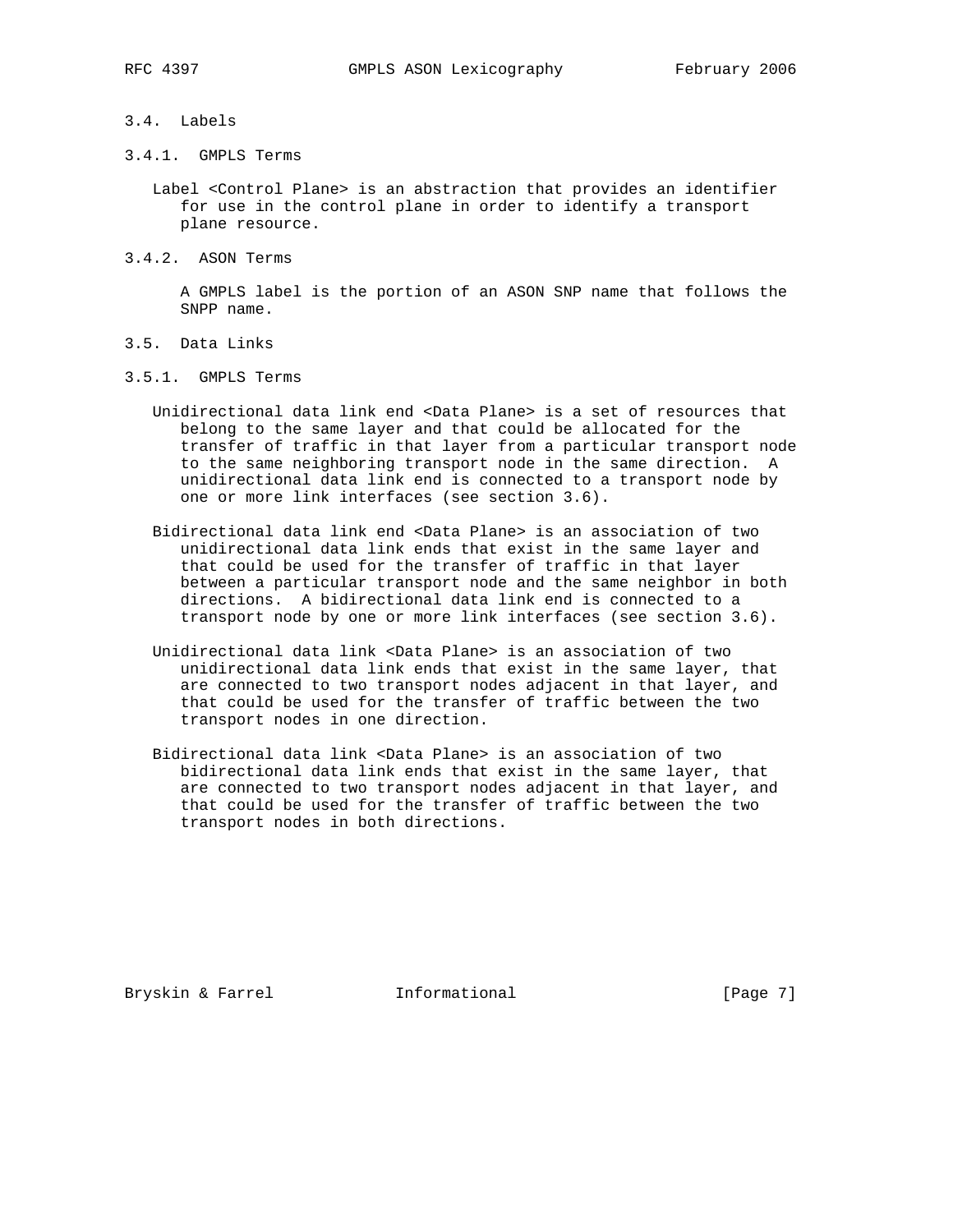# 3.5.2. ASON Terms

 A GMPLS unidirectional data link end is a collection of connection points from the same client layer that are supported by a single trail termination (access point).

A GMPLS data link is an ASON link supported by a single server trail.

- 3.6. Link Interfaces
- 3.6.1. GMPLS Terms
	- Unidirectional link interface <Data Plane> is an abstraction that connects a transport node to a unidirectional data link end and represents (hides) the data plane intelligence like switching, termination, and adaptation in one direction. In GMPLS, link interfaces are often referred to as "GMPLS interfaces" and it should be understood that these are data plane interfaces and the term does not refer to the ability of a control plane interface to handle GMPLS protocols.

 A single unidirectional data link end could be connected to a transport node by multiple link interfaces with one of them, for example, realizing switching function, while others realize the function of termination/adaptation.

- Bidirectional link interface <Data Plane> is an association of two or more unidirectional link interfaces that connects a transport node to a bidirectional data link end and represents the data plane intelligence like switching, termination, and adaptation in both directions.
- Link interface type <Data Plane> is identified by the function the interface provides. There are three distinct functions - switching, termination, and adaptation; hence, there are three types of link interface. Thus, when a Wavelength Division Multiplexing (WDM) link can do switching for some lambda channels, and termination and TDM OC48 adaptation for some other lambda channels, we say that the link is connected to the transport node by three interfaces each of a separate type: switching, termination, and adaptation.

## 3.6.2. ASON Terms

 A GMPLS interface is the set of trail termination and adaptation functions between one or more server layer trails and a specific client layer subnetwork (which commonly is a matrix in a network element).

Bryskin & Farrel **Informational** [Page 8]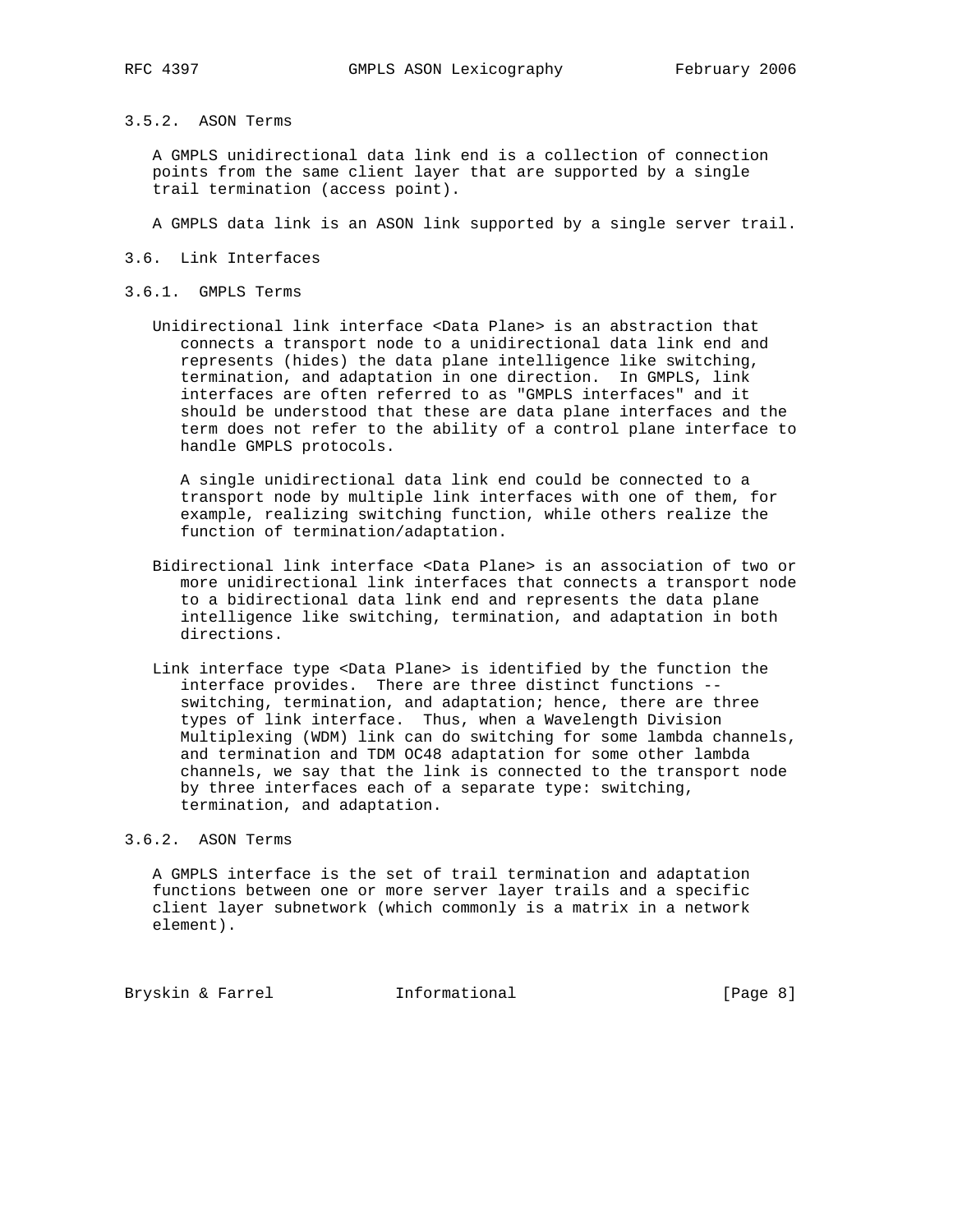The GMPLS interface type may be identified by the ASON adapted client layer, or by the terminated server layer, or a combination of the two, depending on the context. In some cases, a GMPLS interface comprises a set of ASON trail termination/adaptation functions, for which some connection points are bound to trail terminations and others to matrices.

- 3.7. Connections
- 3.7.1. GMPLS Terms

In GMPLS a connection is known as a Label Switched Path (LSP).

- Unidirectional LSP (connection) <Data Plane> is a single resource or a set of cross-connected resources of a particular layer that could deliver traffic in that layer between a pair of transport nodes in one direction.
- Unidirectional LSP (connection) <Control Plane> is the signaling state necessary to maintain a unidirectional data plane LSP.
- Bidirectional LSP (connection) <Data Plane> is an association of two unidirectional LSPs (connections) that could simultaneously deliver traffic in a particular layer between a pair of transport nodes in opposite directions.

 In the context of GMPLS, both unidirectional constituents of a bidirectional LSP (connection) take identical paths in terms of data links, are provisioned concurrently, and require a single (shared) control state.

- Bidirectional LSP (connection) <Control Plane> is the signaling state necessary to maintain a bidirectional data plane LSP.
- LSP (connection) segment <Data Plane> is a single resource or a set of cross-connected resources that constitutes a segment of an LSP (connection).

## 3.7.2. ASON Terms

- A GMPLS LSP (connection) is an ASON network connection.
- A GMPLS LSP segment is an ASON serial compound link connection.

Bryskin & Farrel **Informational** [Page 9]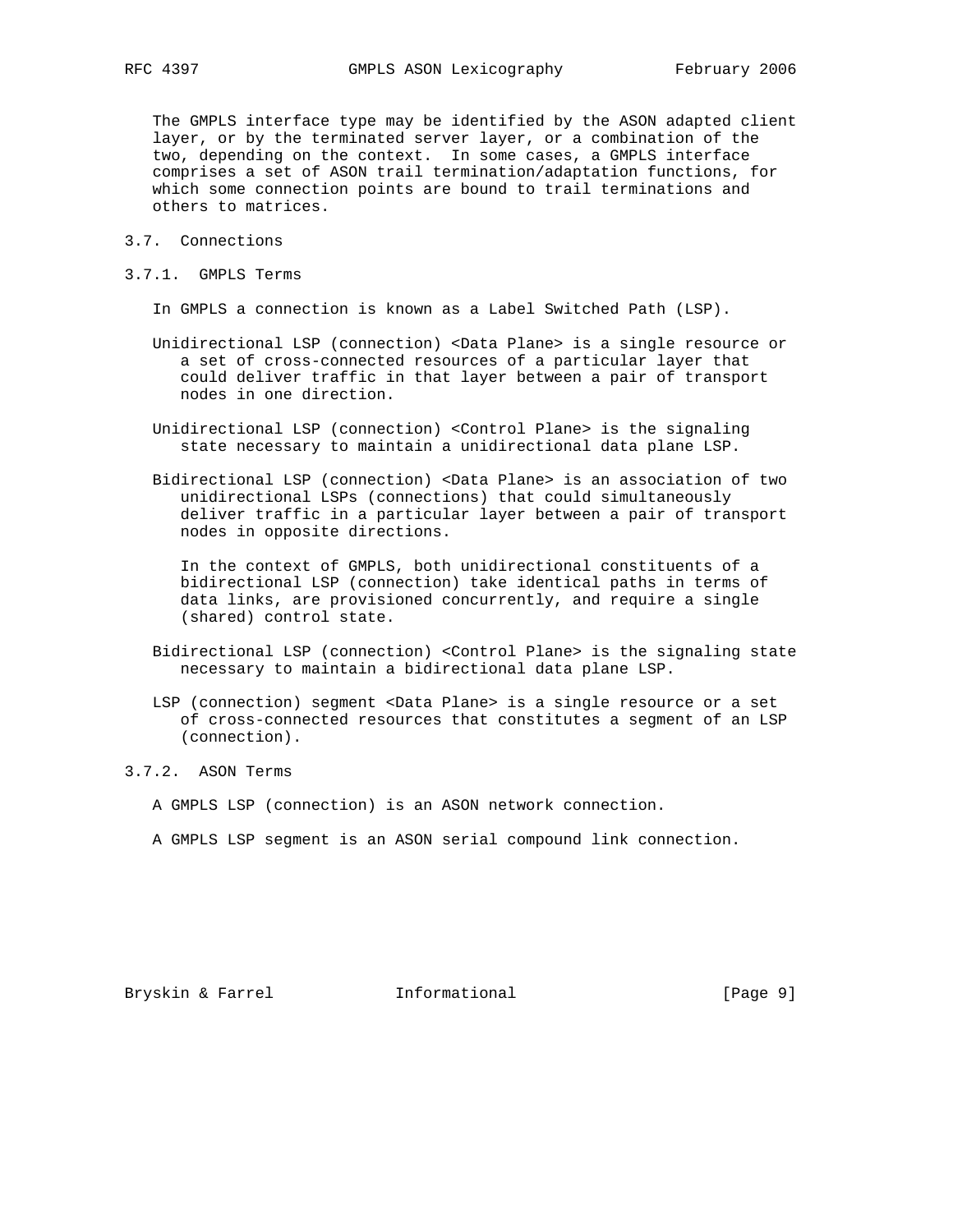- 3.8. Switching, Termination, and Adaptation Capabilities
- 3.8.1. GMPLS Terms
	- Switching capability <Data Plane> is a property (and defines a type) of a link interface that connects a particular data link to a transport node. This property/type characterizes the interface's ability to cooperate with other link interfaces connecting data links within the same layer to the same transport node for the purpose of binding resources into cross-connects. Switching capability is advertised as an attribute of the TE link local end associated with the link interface.
	- Termination capability <Data Plane> is a property of a link interface that connects a particular data link to a transport node. This property characterizes the interface's ability to terminate connections within the layer that the data link belongs to.
	- Adaptation capability <Data Plane> is a property of a link interface that connects a particular data link to a transport node. This property characterizes the interface's ability to perform a nesting function -- to use a locally terminated connection that belongs to one layer as a data link for some other layer.

 The need for advertisement of adaptation and termination capabilities within GMPLS has been recognized, and work is in progress to determine how these will be advertised. It is likely that they will be advertised as a single combined attribute, or as separate attributes of the TE link local end associated with the link interface.

## 3.8.2. ASON Terms

In ASON applications:

 The GMPLS switching capability is a property of an ASON link end representing its association with a matrix.

 The GMPLS termination capability is a property of an ASON link end representing potential binding to a termination point.

 The GMPLS adaptation capability is a property of an ASON link end representing potential adaptation to/from a client layer network.

Bryskin & Farrel **Informational** [Page 10]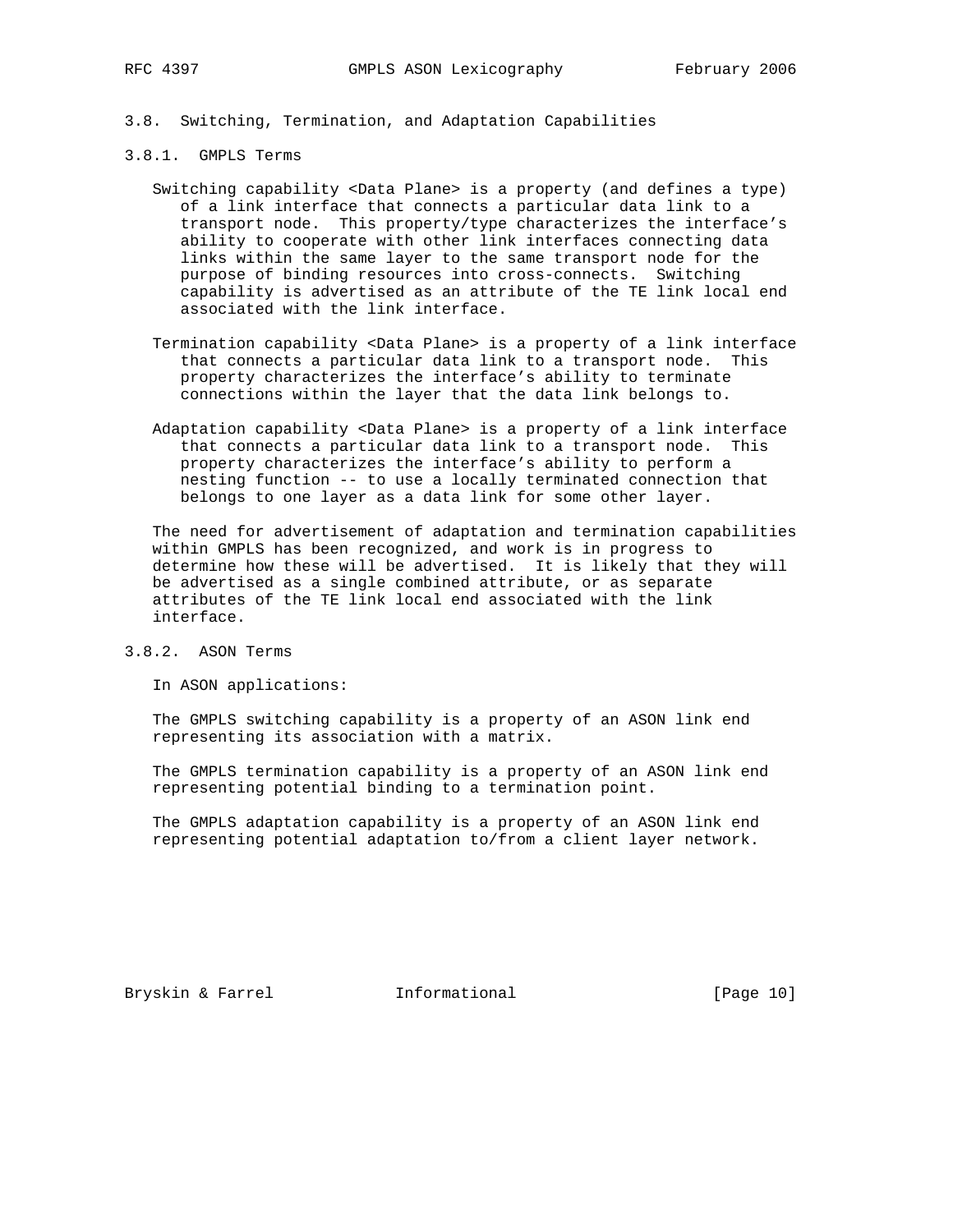# 3.9. TE Links and FAs

#### 3.9.1. GMPLS Terms

 TE link end <Control Plane> is a grouping for the purpose of advertising and routing of resources of a particular layer.

 Such a grouping allows for decoupling of path selection from resource assignment. Specifically, a path could be selected in a centralized way in terms of TE link ends, while the resource assignment (resource reservation and label allocation) could be performed in a distributed way during the connection setup. A TE link end may reflect zero, one or more data link ends in the data plane. A TE link end is associated with exactly one layer.

 TE link <Control Plane> is a grouping of two TE link ends associated with two neighboring transport nodes in a particular layer.

 In contrast to a data link, which provides network flexibility in a particular layer and, therefore, is a "real" topological element, a TE link is a logical routing element. For example, an LSP path is computed in terms of TE links (or more precisely, in terms of TE link ends), while the LSP is provisioned over (that is, resources are allocated from) data links.

Virtual TE link is a TE link associated with zero data links.

 TE link end advertising <Control Plane>. A controller managing a particular transport node advertises local TE link ends. Any controller in the TE domain makes a TE link available for its local path computation if it receives consistent advertisements of both TE link ends. Strictly speaking, there is no such thing as TE link advertising -- only TE link end advertising. TE link end advertising may contain information about multiple switching capabilities. This, however, should not be interpreted as advertising of a multi-layer TE link end, but rather as joint advertisement of ends of multiple parallel TE links, each representing resources in a separate layer. The advertisement may contain attributes shared by all TE links in the group (for example, protection capabilities, Shared Risk Link Groups (SRLGs), etc.), separate information related to each TE link (for example, switching capability, data encoding, unreserved bandwidth, etc.) as well as information related to inter-layer relationships of the advertised resources (for example, termination and adaptation capabilities) should the control plane decide to use them as the termination points of higher-layer data links. These higher-layer data links, however, are not real yet -- they are abstract until the underlying connections are established in the lower layers.

Bryskin & Farrel **Informational** [Page 11]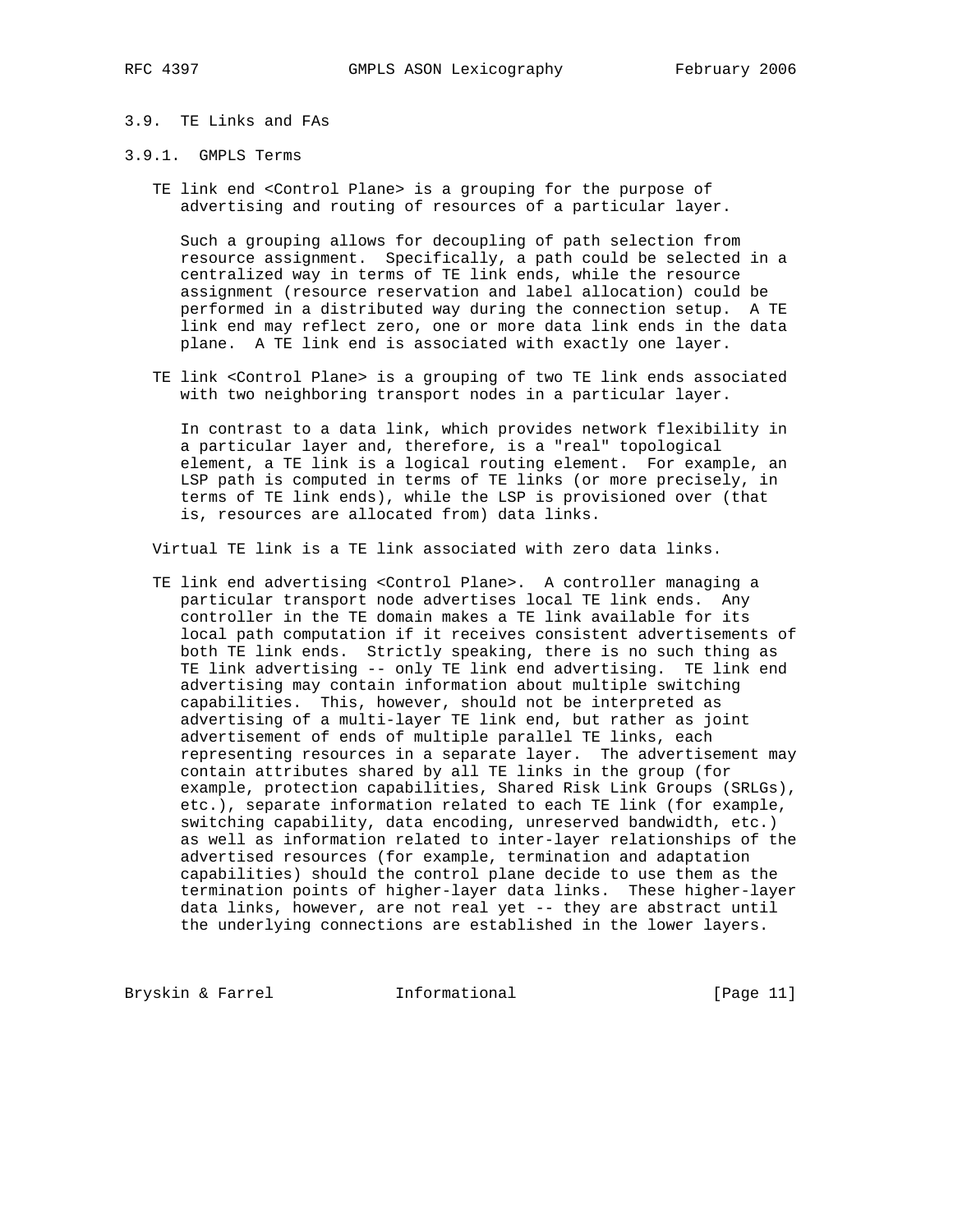LSPs created in lower layers for the purpose of providing data links (extra network flexibility) in higher layers are called hierarchical connections or LSPs (H-LSPs), or simply hierarchies. LSPs created for the purpose of providing data links in the same layer are called stitching segments. H-LSPs and stitching segments could, but do not have to, be advertised as TE links. Naturally, if they are advertised as TE links (LSPs advertised as TE links are often referred to as TE-LSPs), they are made available for path computations performed on any controller within the TE domain into which they are advertised. H-LSPs and stitching segments could be advertised either individually or in TE bundles. An H-LSP or a stitching segment could be advertised as a TE link either into the same or a separate TE domain compared to the one within which it was provisioned.

 A set of H-LSPs that is created (or could be created) in a particular layer to provide network flexibility (data links) in other layers is called a Virtual Network Topology (VNT). A single H-LSP could provide several (more than one) data links (each in a different layer).

 Forwarding Adjacency (FA) <Control Plane> is a TE link that does not require a direct routing adjacency (peering) between the controllers managing its ends in order to guarantee control plane connectivity (a control channel) between the controllers. An example of an FA is an H-LSP or stitching segment advertised as a TE link into the same TE domain within which it was dynamically provisioned. In such cases, the control plane connectivity between the controllers at the ends of the H-LSP/stitching segment is guaranteed by the concatenation of control channels interconnecting the ends of each of its constituents. In contrast, an H-LSP or stitching segment advertised as a TE link into a TE domain (different than one where it was provisioned) generally requires a direct routing adjacency to be established within the TE domain where the TE link is advertised in order to guarantee control plane connectivity between the TE link ends. Therefore, is not an FA.

## 3.9.2. ASON Terms

 The ITU term for a TE link end is Subnetwork Point (SNP) pool (SNPP). The ITU term for a TE link is SNPP link. The ITU term for an H-LSP is trail.

Bryskin & Farrel **Informational** [Page 12]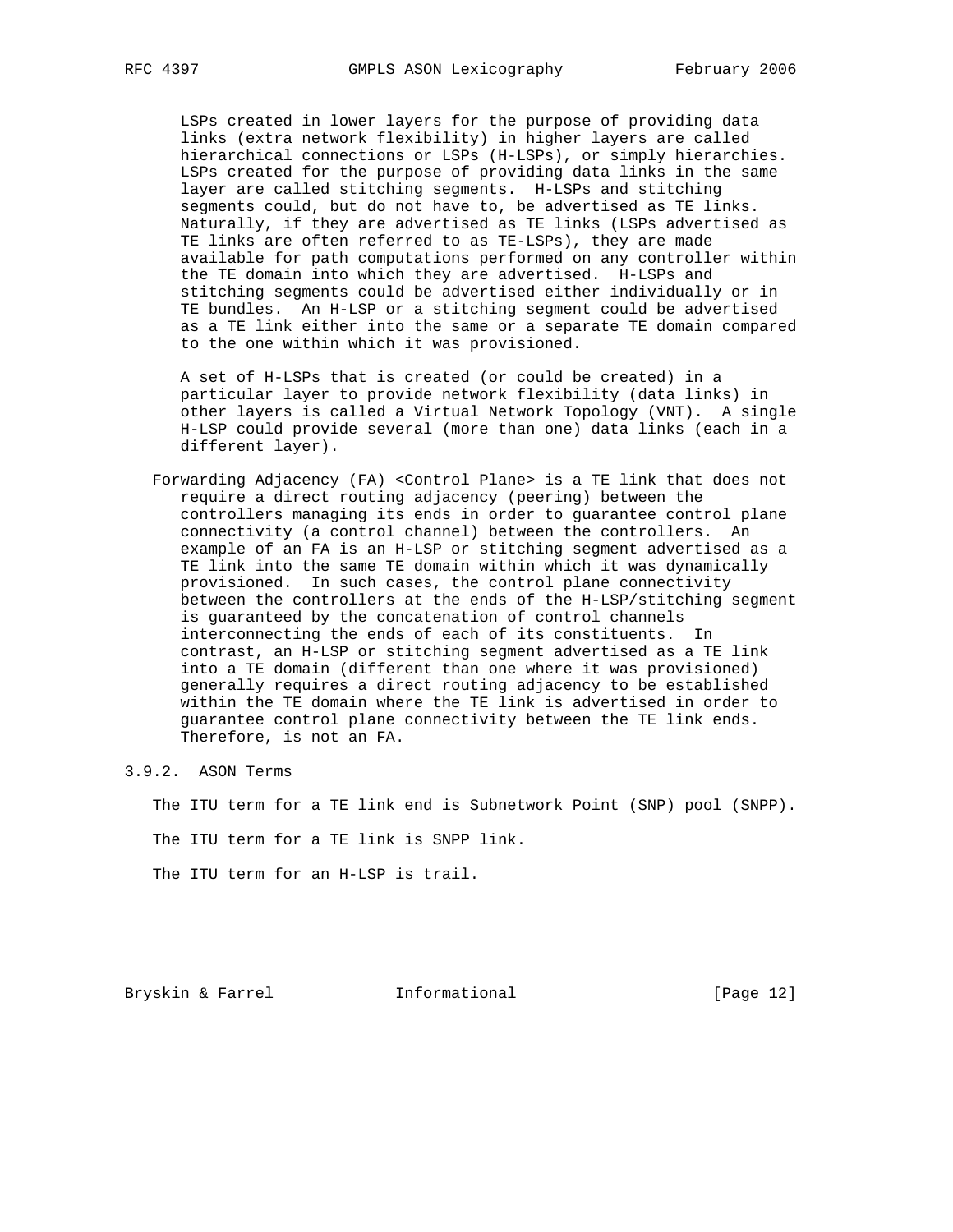# 3.10. TE Domains

- 3.10.1 GMPLS Terms
	- TE link attribute is a parameter of the set of resources associated with a TE link end that is significant in the context of path computation.
	- Full TE visibility is a situation when a controller receives all unmodified TE advertisements from every other controller in a particular set of controllers.
	- Limited TE visibility is a situation when a controller receives summarized TE information, or does not receive TE advertisements from at least one of a particular set of controllers.
	- TE domain is a set of controllers each of which has full TE visibility within the set.
	- TE database (TED) is a memory structure within a controller that contains all TE advertisements generated by all controllers within a particular TE domain.
	- Vertical network integration is a set of control plane mechanisms and coordinated data plane mechanisms that span multiple layers. The control plane mechanisms exist on one or more controllers and operate either within a single control plane instance or between control plane instances. The data plane mechanisms consist of collaboration and adaptation between layers within a single transport node.
	- Horizontal network integration is a set of control plane mechanisms and coordinated data plane mechanisms that span multiple TE domains within the same layer. The control plane mechanisms exist on one or more controllers and operate either within a single control plane instance or between control plane instances. The data plane mechanisms consist of collaboration between TE domains.
- 3.11. Component Links and Bundles
- 3.11.1. GMPLS Terms
	- Component link end <Control Plane> is a grouping of resources of a particular layer that is not advertised as an individual TE link end. A component link end could represent one or more data link ends or any subset of resources that belong to one or more data link ends.

Bryskin & Farrel **Informational** [Page 13]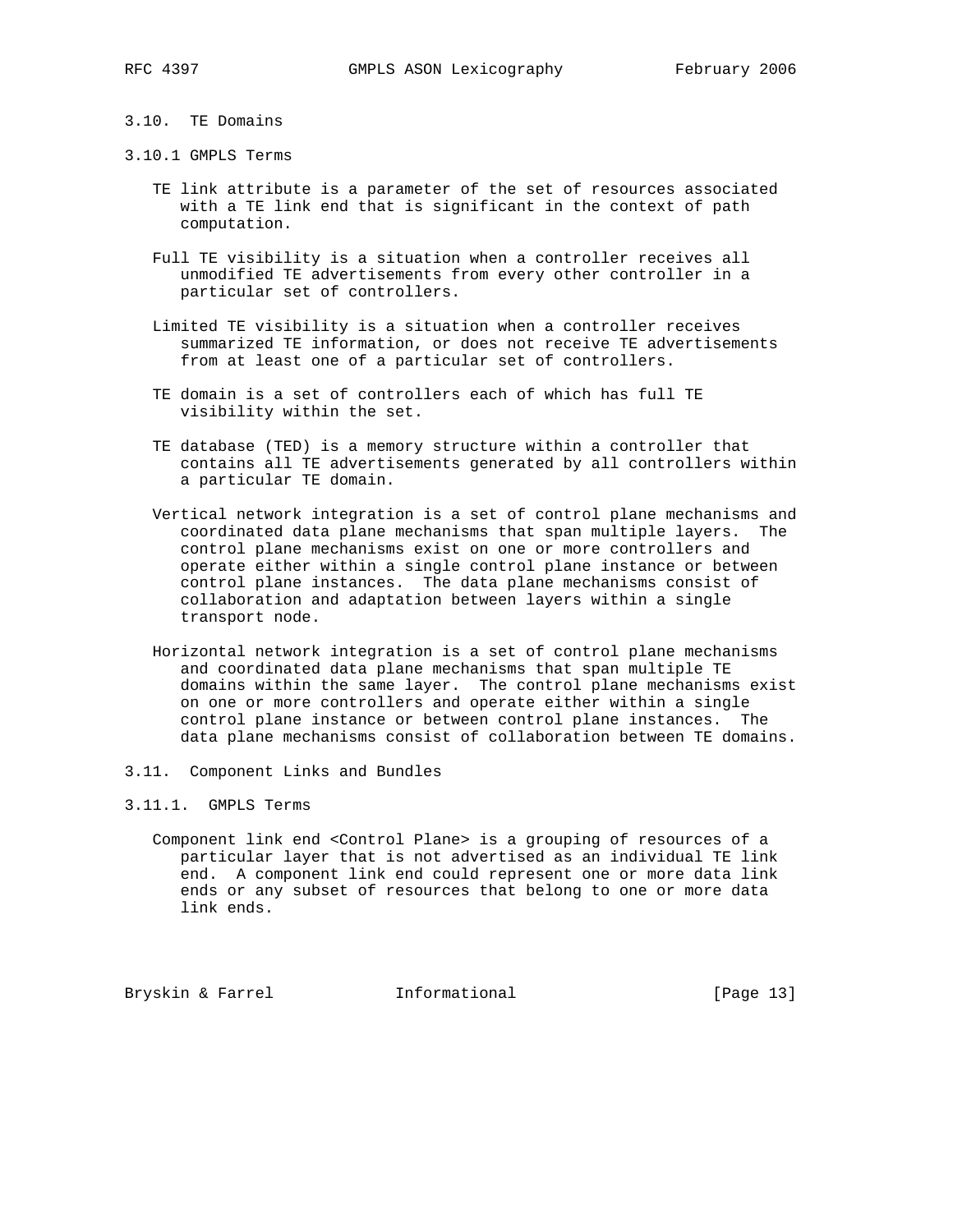- Component link <Control Plane> is a grouping of two or more component link ends associated with neighboring transport nodes (that is, directly interconnected by one or more data links) in a particular layer. Component links are equivalent to TE links except that the component link ends are not advertised separately.
- TE bundle <Control Plane> is an association of several parallel (that is, connecting the same pair of transport nodes) component links whose attributes are identical or whose differences are sufficiently negligible that the TE domain can view the entire association as a single TE link. A TE bundle is advertised in the same way as a TE link, that is, by representing the associated component link ends as a single TE link end (TE bundle end) which is advertised.

#### 3.12. Regions

- 3.12.1. GMPLS Terms
	- TE region <Control Plane> is a set of one or more layers that are associated with the same type of data plane technology. A TE region is sometimes called an LSP region or just a region. Examples of regions are: IP, ATM, TDM, photonic, fiber switching, etc. Regions and region boundaries are significant for the signaling sub-system of the control plane because LSPs are signaled substantially differently (i.e., use different signaling object formats and semantics) in different regions. Furthermore, advertising, routing, and path computation could be performed differently in different regions. For example, computation of paths across photonic regions requires a wider set of constraints (e.g., optical impairments, wavelength continuity, etc) and needs to be performed in different terms (e.g., in terms of individual resources -- lambda channels, rather than in terms of TE links) compared to path computation in other regions like IP or TDM.
- 4. Guidance on the Application of this Lexicography

 As discussed in the introduction to this document, this lexicography is intended to bring the concepts and terms associated with GMPLS into the context of the ITU-T's ASON architecture. Thus, it should help those familiar with ASON to see how they may use the features and functions of GMPLS in order to meet the requirements of an ASON. For example, service providers wishing to establish a protected end to-end service might read [SEG-PROT] and [E2E-PROT] and wish to understand how the GMPLS terms used relate to the ASON architecture so that they can confirm that they will satisfy their requirements.

Bryskin & Farrel **Informational** [Page 14]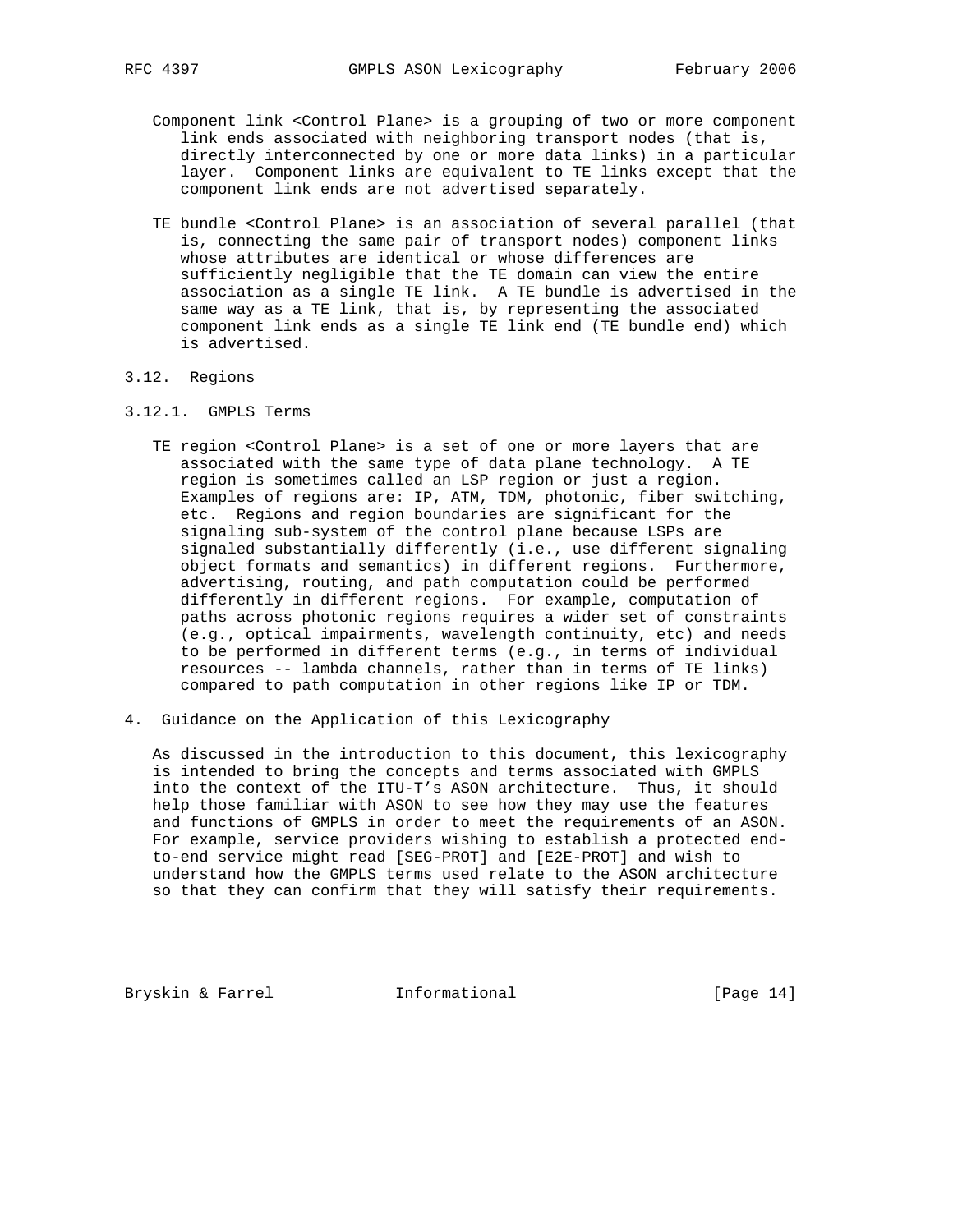This lexicography should not be used in order to obtain or derive definitive definitions of GMPLS terms. To obtain definitions of GMPLS terms that are applicable across all GMPLS architectural models, the reader should refer to the RFCs listed in the references sections of this document. [RFC3945] provides an overview of the GMPLS architecture and should be read first.

5. Management Considerations

 Both GMPLS and ASON networks require management. Both GMPLS and ASON specifications include considerable efforts to provide operator control and monitoring, as well as Operations and Management (OAM) functionality.

These concepts are, however, out of scope of this document.

6. Security Considerations

 Security is also a significant requirement of both GMPLS and ASON architectures.

 Again, however, this informational document is intended only to provide a lexicography, and the security concerns are, therefore, out of scope.

7. Acknowledgements

 The authors would like to thank participants in the IETF's CCAMP working group and the ITU-T's Study Group 15 for their help in producing this document. In particular, all those who attended the Study Group 15 Question 14 Interim Meeting in Holmdel, New Jersey during January 2005. Further thanks to all participants of Study Group 15 Questions 12 and 14 who have provided valuable discussion, feedback and suggested text.

 Many thanks to Ichiro Inoue for his useful review and input, and to Scott Brim and Dimitri Papadimitriou for lengthy and constructive discussions. Ben Mack-Crane and Jonathan Sadler provided very helpful reviews and discussions of ASON terms. Thanks to Deborah Brungard and Kohei Shiomoto for additional review comments.

Bryskin & Farrel **Informational** [Page 15]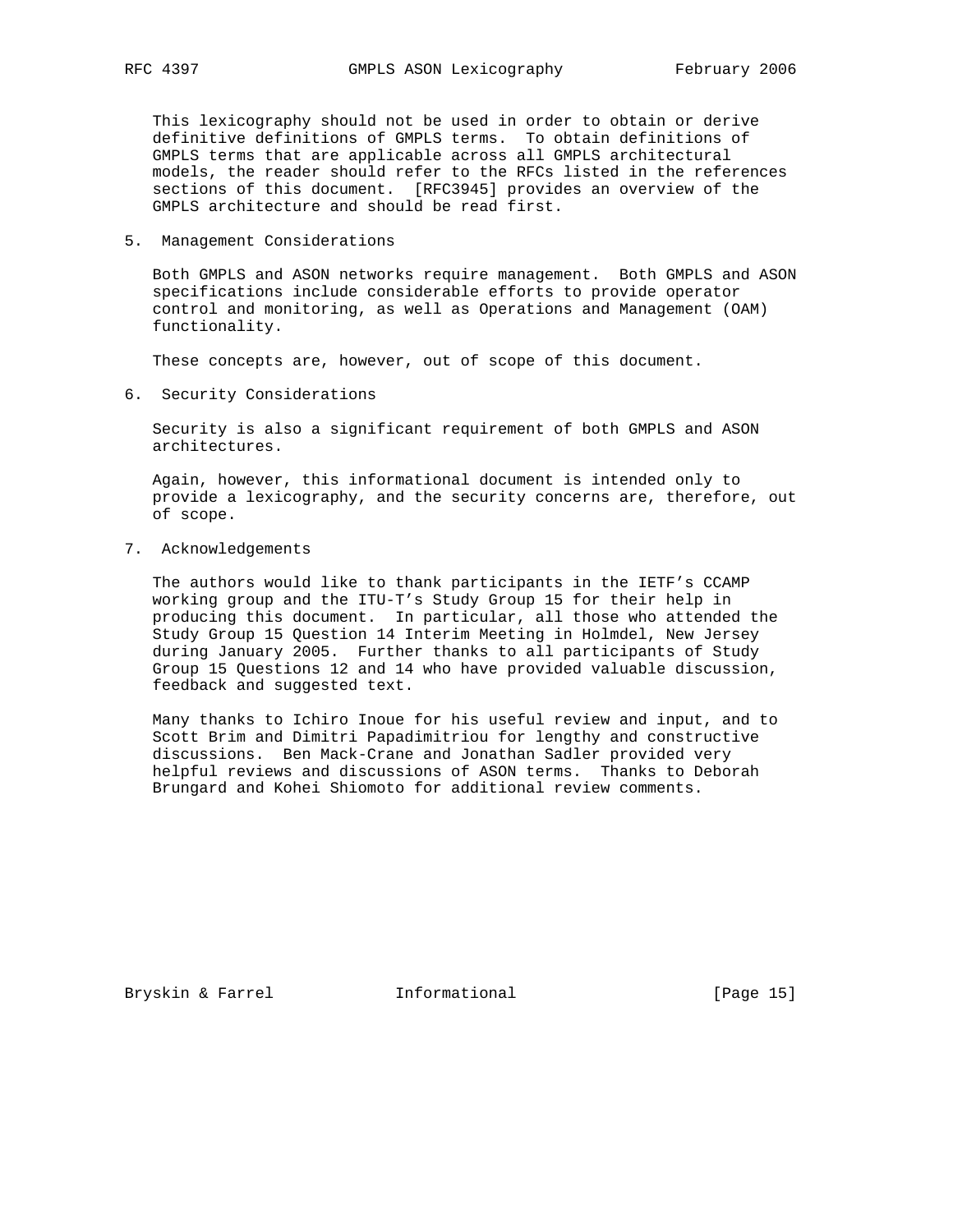- 8. Normative References
	- [RFC3945] Mannie, E., Ed., "Generalized Multi-Protocol Label Switching (GMPLS) Architecture", RFC 3945, October 2004.
	- [RFC4201] Kompella, K., Rekhter, Y., and L. Berger, "Link Bundling in MPLS Traffic Engineering (TE)", RFC 4201, October 2005.
	- [RFC4202] Kompella, K. and Y. Rekhter, "Routing Extensions in Support of Generalized Multi-Protocol Label Switching (GMPLS)", RFC 4202, October 2005.
	- [RFC4204] Lang, J., Ed., "Link Management Protocol (LMP)", RFC 4204, October 2005.
	- [RFC4206] Kompella, K. and Y. Rekhter, "Label Switched Paths (LSP) Hierarchy with Generalized Multi-Protocol Label Switching (GMPLS) Traffic Engineering (TE)", RFC 4206, October 2005.
- 9. Informative References
	- [RFC3471] Berger, L., Ed., "Generalized Multi-Protocol Label Switching (GMPLS) Signaling Functional Description", RFC 3471, January 2003.
	- [RFC3473] Berger, L., Ed., "Generalized Multi-Protocol Label Switching (GMPLS) Signaling Functional Description", RFC 3471, January 2003.
	- [RFC4139] Papadimitriou, D., Drake, J., Ash, J., Farrel, A., and L. Ong, "Requirements for Generalized MPLS (GMPLS) Signaling Usage and Extensions for Automatically Switched Optical Network (ASON)", RFC 4139, July 2005.
	- [RFC4203] Kompella, K., Ed. and Y. Rekhter, Ed., "OSPF Extensions in Support of Generalized Multi-Protocol Label Switching (GMPLS)", RFC 4203, October 2005.
	- [RFC4205] Kompella, K., Ed. and Y. Rekhter, Ed., "Intermediate System to Intermediate System (IS-IS) Extensions in Support of Generalized Multi-Protocol Label Switching (GMPLS)", RFC 4205, October 2005.

Bryskin & Farrel **Informational** [Page 16]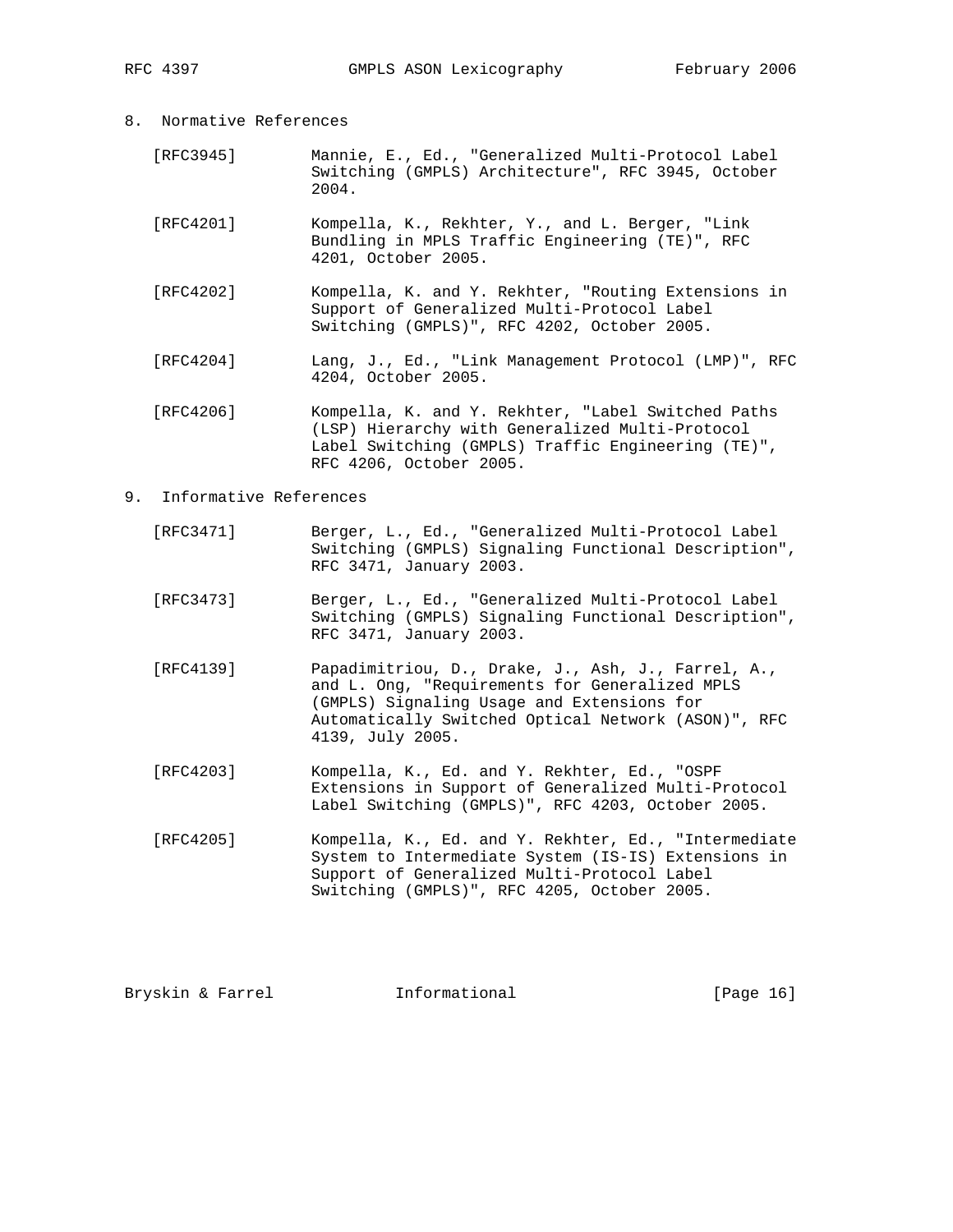- [RFC4258] Brungard, D., Ed., "Requirements for Generalized Multi-Protocol Label Switching (GMPLS) Routing for the Automatically Switched Optical Network (ASON)", RFC 4258, November 2005.
- [RFC4394] Fedyk, D., Aboul-Magd, O., Brungard, D., Lang, J., and D. Papadimitriou, "A Transport Network View of the Link Management Protocol (LMP)", RFC 4394, February 2006.
- [E2E-PROT] Lang, J., Ed., Rekhter, Y., Ed., and D. Papadimitriou, D., Ed., "RSVP-TE Extensions in support of End-to-End Generalized Multi-Protocol Label Switching (GMPLS)-based Recovery", Work in Progress, April 2005.
- [SEG-PROT] Berger, L., Bryskin, I., Papadimitriou, D., and A. Farrel, "GMPLS Based Segment Recovery", Work in Progress, May 2005.

 For information on the availability of the following documents, please see http://www.itu.int.

- [G-8080] ITU-T Recommendation G.8080/Y.1304, Architecture for the automatically switched optical network (ASON).
- [G-805] ITU-T Recommendation G.805 (2000), Generic functional architecture of transport networks.
- [G-807] ITU-T Recommendation G.807/Y.1302 (2001), Requirements for the automatic switched transport network (ASTN).
- [G-872] ITU-T Recommendation G.872 (2001), Architecture of optical transport networks.
- [G-8081] ITU-T Recommendation G.8081 (2004), Terms and definitions for Automatically Switched Optical Networks (ASON).
- [G-7713] ITU-T Recommendation G.7713 (2001), Distributed Call and Connection Management.
- [G-7714] ITU-T Recommendation G.7714 Revision (2005), Generalized automatic discovery techniques.

Bryskin & Farrel **Informational** [Page 17]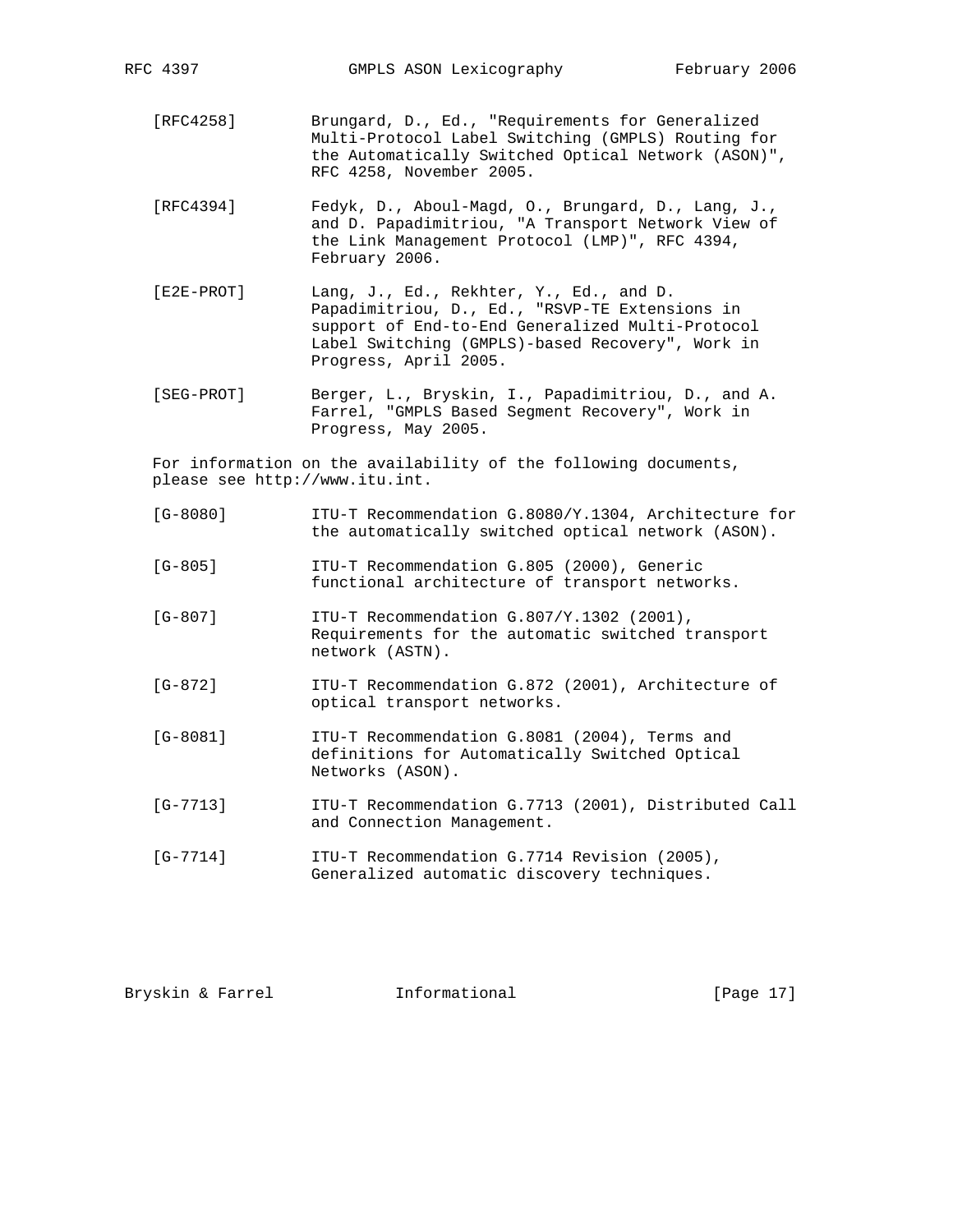[G-7715] ITU-T Recommendation G.7715 (2002), Architecture and Requirements for the Automatically Switched Optical Network (ASON).

Authors' Addresses

 Igor Bryskin Independent Consultant

EMail: i\_bryskin@yahoo.com

 Adrian Farrel Old Dog Consulting

 Phone: +44 (0) 1978 860944 EMail: adrian@olddog.co.uk